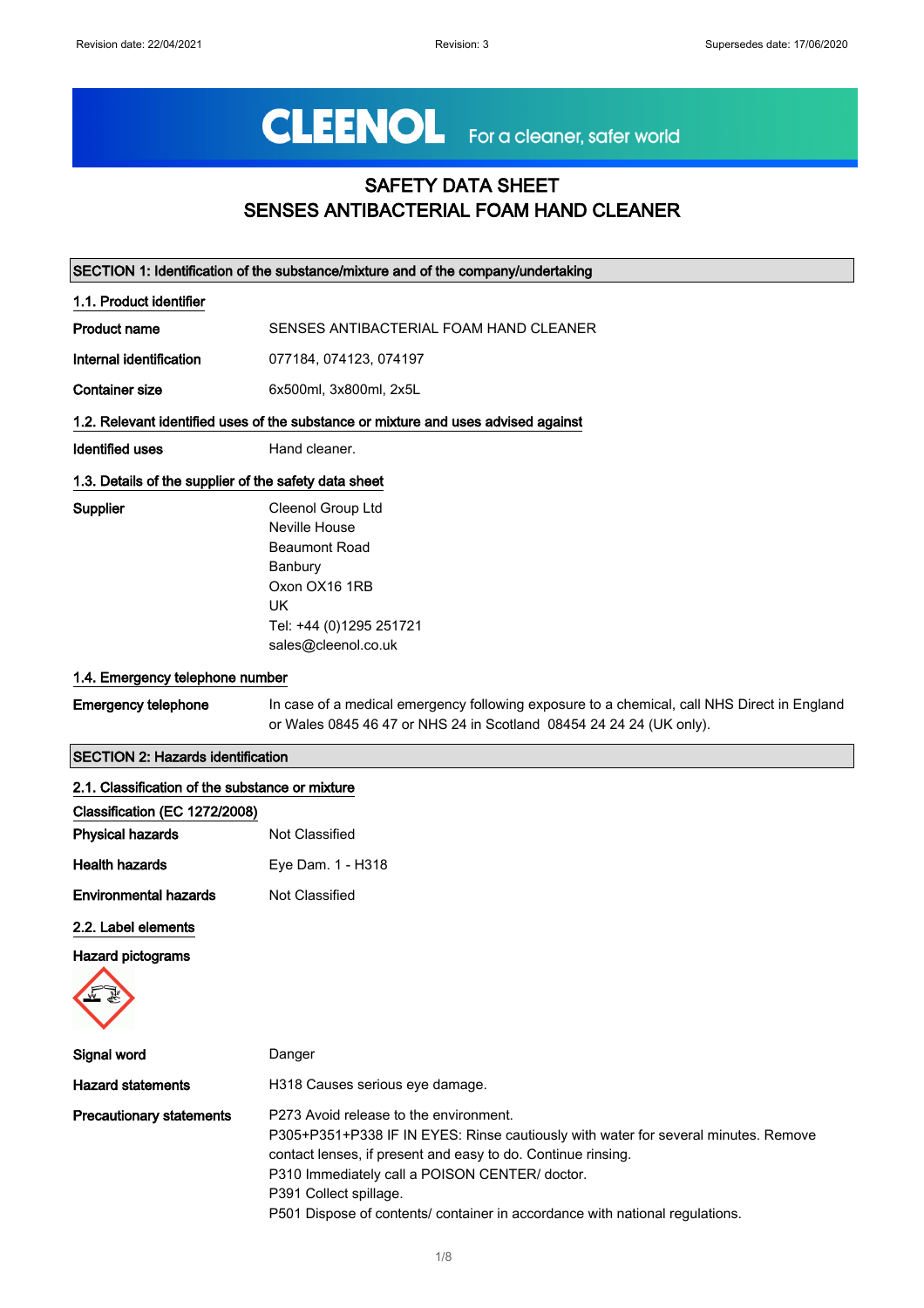| <b>Contains</b>                                                                                                                          | D-GLUCOPYRANOSE, OLIGOMERS, DECYL OCTYL GLYCOSIDES, D-<br>GLUCOPYRANOSE, OLIGOMERIC, C10-16-ALKYL GLYCOSIDES |                                                      |
|------------------------------------------------------------------------------------------------------------------------------------------|--------------------------------------------------------------------------------------------------------------|------------------------------------------------------|
| 2.3. Other hazards                                                                                                                       |                                                                                                              |                                                      |
| SECTION 3: Composition/information on ingredients                                                                                        |                                                                                                              |                                                      |
| 3.2. Mixtures                                                                                                                            |                                                                                                              |                                                      |
| D-GLUCOPYRANOSE, OLIGOMERIC, C10-16-ALKYL<br><b>GLYCOSIDES</b>                                                                           |                                                                                                              | $1 - 5%$                                             |
| CAS number: 110615-47-9                                                                                                                  | EC number: 600-975-8                                                                                         |                                                      |
| Classification<br>Skin Irrit. 2 - H315<br>Eye Dam. 1 - H318                                                                              |                                                                                                              |                                                      |
| D-GLUCOPYRANOSE, OLIGOMERS, DECYL OCTYL<br><b>GLYCOSIDES</b>                                                                             |                                                                                                              | $1 - 5%$                                             |
| CAS number: 68515-73-1                                                                                                                   | EC number: 500-220-1                                                                                         | REACH registration number: 01-<br>2119488530-36-XXXX |
| Classification<br>Eye Dam. 1 - H318                                                                                                      |                                                                                                              |                                                      |
| Didecyldimethylammonium chloride (DDAC)                                                                                                  |                                                                                                              | 1%                                                   |
| CAS number: 7173-51-5                                                                                                                    | EC number: 230-525-2                                                                                         |                                                      |
| M factor (Acute) = $10$                                                                                                                  |                                                                                                              |                                                      |
| Classification<br>Acute Tox. 4 - H302<br>Skin Corr. 1B - H314<br>Eye Dam. 1 - H318<br>Aquatic Acute 1 - H400<br>Aquatic Chronic 2 - H411 |                                                                                                              |                                                      |
| <b>CITRIC ACID MONOHYDRATE</b>                                                                                                           |                                                                                                              | $<$ 1%                                               |
| CAS number: 5949-29-1                                                                                                                    | EC number: 691-328-9                                                                                         |                                                      |
| Classification<br>Skin Irrit. 2 - H315                                                                                                   |                                                                                                              |                                                      |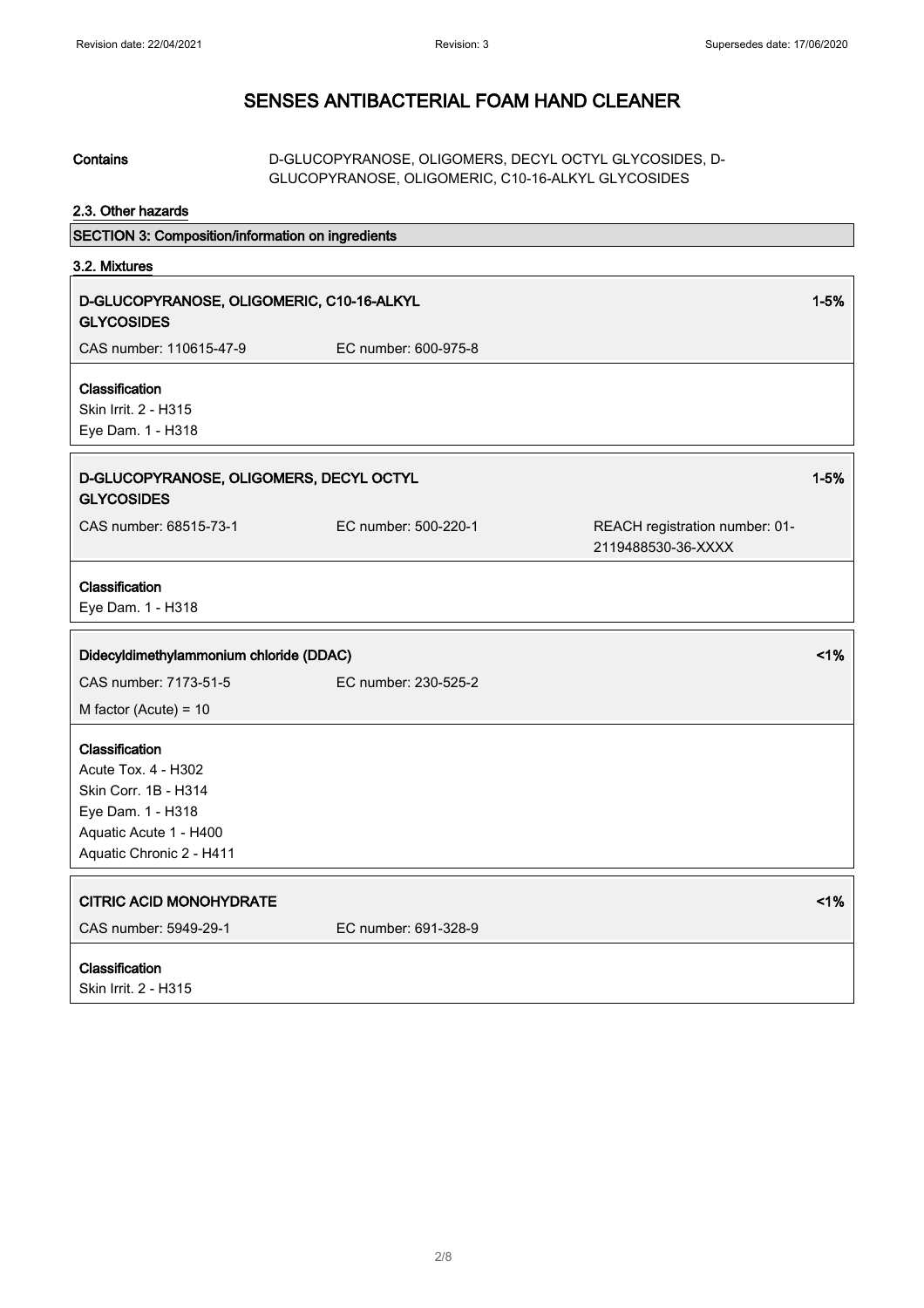| 1%<br>Alkyl (C12-16) dimethylbenzyl ammonium chloride<br>(ADBAC/BKC (C12-16))                                                            |                                                                                                                                                                                         |  |
|------------------------------------------------------------------------------------------------------------------------------------------|-----------------------------------------------------------------------------------------------------------------------------------------------------------------------------------------|--|
| CAS number: 68424-85-1                                                                                                                   | EC number: 270-325-2                                                                                                                                                                    |  |
| M factor (Acute) = $10$                                                                                                                  | M factor (Chronic) = $1$                                                                                                                                                                |  |
| Classification<br>Acute Tox. 4 - H302<br>Skin Corr. 1A - H314<br>Eye Dam. 1 - H318<br>Aquatic Acute 1 - H400<br>Aquatic Chronic 1 - H410 |                                                                                                                                                                                         |  |
|                                                                                                                                          | The full text for all hazard statements is displayed in Section 16.                                                                                                                     |  |
| <b>SECTION 4: First aid measures</b>                                                                                                     |                                                                                                                                                                                         |  |
| 4.1. Description of first aid measures                                                                                                   |                                                                                                                                                                                         |  |
| Inhalation                                                                                                                               | Unlikely route of exposure as the product does not contain volatile substances.                                                                                                         |  |
| Ingestion                                                                                                                                | Give plenty of water to drink. Give milk instead of water if readily available. Keep affected<br>person under observation. Get medical attention if a large quantity has been ingested. |  |
| <b>Skin contact</b>                                                                                                                      | Not applicable - this product is safe for regular application to the skin. In the event of any<br>sensitisation symptoms developing, ensure further exposure is avoided.                |  |
| Eye contact                                                                                                                              | Rinse cautiously with water for several minutes. Remove any contact lenses and open eyelids<br>wide apart. Continue to rinse. Get medical attention if symptoms are severe or persist.  |  |
|                                                                                                                                          | 4.2. Most important symptoms and effects, both acute and delayed                                                                                                                        |  |
| Inhalation                                                                                                                               | Unlikely to be hazardous by inhalation because of the low vapour pressure of the product at<br>ambient temperature.                                                                     |  |
| Ingestion                                                                                                                                | No harmful effects expected from quantities likely to be ingested by accident.                                                                                                          |  |
| <b>Skin contact</b>                                                                                                                      | No adverse effects known.                                                                                                                                                               |  |
| Eye contact                                                                                                                              | May cause serious eye damage.                                                                                                                                                           |  |
|                                                                                                                                          | 4.3. Indication of any immediate medical attention and special treatment needed                                                                                                         |  |
| Notes for the doctor                                                                                                                     | No specific recommendations.                                                                                                                                                            |  |
| <b>Specific treatments</b>                                                                                                               | Treat symptomatically.                                                                                                                                                                  |  |
| <b>SECTION 5: Firefighting measures</b>                                                                                                  |                                                                                                                                                                                         |  |
| 5.1. Extinguishing media                                                                                                                 |                                                                                                                                                                                         |  |
| Suitable extinguishing media                                                                                                             | The product is not flammable. Use fire-extinguishing media suitable for the surrounding fire.                                                                                           |  |
| Unsuitable extinguishing<br>media                                                                                                        | None known.                                                                                                                                                                             |  |
| 5.2. Special hazards arising from the substance or mixture                                                                               |                                                                                                                                                                                         |  |
| Specific hazards                                                                                                                         | None known.                                                                                                                                                                             |  |
| 5.3. Advice for firefighters                                                                                                             |                                                                                                                                                                                         |  |
| Protective actions during<br>firefighting                                                                                                | No specific firefighting precautions known.                                                                                                                                             |  |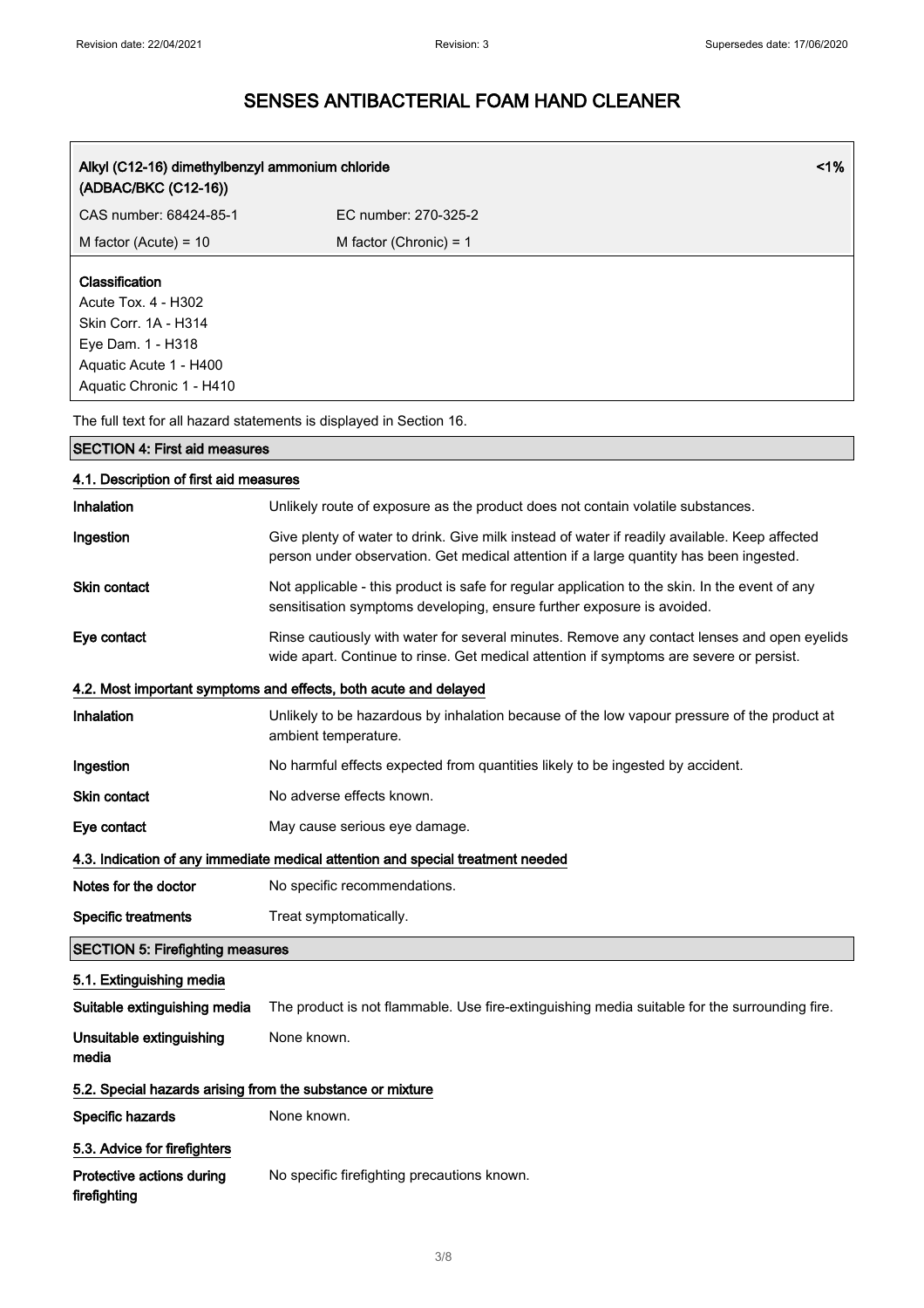| Special protective equipment<br>for firefighters                                                                          | Use protective equipment appropriate for surrounding materials. Firefighter's clothing<br>conforming to European standard EN469 (including helmets, protective boots and gloves) will<br>provide a basic level of protection for chemical incidents. |  |
|---------------------------------------------------------------------------------------------------------------------------|------------------------------------------------------------------------------------------------------------------------------------------------------------------------------------------------------------------------------------------------------|--|
| <b>SECTION 6: Accidental release measures</b>                                                                             |                                                                                                                                                                                                                                                      |  |
|                                                                                                                           | 6.1. Personal precautions, protective equipment and emergency procedures                                                                                                                                                                             |  |
| <b>Personal precautions</b>                                                                                               | Avoid contact with eyes. Do not touch or walk into spilled material. Take care as floors and<br>other surfaces may become slippery.                                                                                                                  |  |
| 6.2. Environmental precautions                                                                                            |                                                                                                                                                                                                                                                      |  |
| <b>Environmental precautions</b>                                                                                          | Avoid discharge to the aquatic environment.                                                                                                                                                                                                          |  |
| 6.3. Methods and material for containment and cleaning up                                                                 |                                                                                                                                                                                                                                                      |  |
| Methods for cleaning up                                                                                                   | Absorb in vermiculite, dry sand or earth and place into containers. Dispose of<br>contents/container in accordance with local regulations. Discharge of small quantities to the<br>sewer with plenty of water may be permitted.                      |  |
| 6.4. Reference to other sections                                                                                          |                                                                                                                                                                                                                                                      |  |
| Reference to other sections                                                                                               | For waste disposal, see Section 13.                                                                                                                                                                                                                  |  |
| <b>SECTION 7: Handling and storage</b>                                                                                    |                                                                                                                                                                                                                                                      |  |
| 7.1. Precautions for safe handling                                                                                        |                                                                                                                                                                                                                                                      |  |
| <b>Usage precautions</b>                                                                                                  | Avoid contact with eyes.                                                                                                                                                                                                                             |  |
|                                                                                                                           | 7.2. Conditions for safe storage, including any incompatibilities                                                                                                                                                                                    |  |
| <b>Storage precautions</b>                                                                                                | No specific requirements are anticipated under normal conditions of use.                                                                                                                                                                             |  |
| Storage class                                                                                                             | Unspecified storage.                                                                                                                                                                                                                                 |  |
| 7.3. Specific end use(s)                                                                                                  |                                                                                                                                                                                                                                                      |  |
| Specific end use(s)                                                                                                       | The identified uses for this product are detailed in Section 1.2. Refer to Product Use Guide<br>(PUG) for further information.                                                                                                                       |  |
| SECTION 8: Exposure controls/Personal protection                                                                          |                                                                                                                                                                                                                                                      |  |
| 8.1. Control parameters<br>Occupational exposure limits<br><b>CITRIC ACID MONOHYDRATE</b>                                 |                                                                                                                                                                                                                                                      |  |
| Long-term exposure limit (8-hour TWA): 4 mg/m <sup>3</sup><br>Short-term exposure limit (15-minute): 10 mg/m <sup>3</sup> |                                                                                                                                                                                                                                                      |  |
| 8.2. Exposure controls                                                                                                    |                                                                                                                                                                                                                                                      |  |
| Protective equipment                                                                                                      |                                                                                                                                                                                                                                                      |  |
| Appropriate engineering<br>controls                                                                                       | Not applicable.                                                                                                                                                                                                                                      |  |
| Eye/face protection                                                                                                       | No specific eye protection required during normal use.                                                                                                                                                                                               |  |
| Hand protection                                                                                                           | Not applicable.                                                                                                                                                                                                                                      |  |
| <b>Respiratory protection</b>                                                                                             | Not applicable.                                                                                                                                                                                                                                      |  |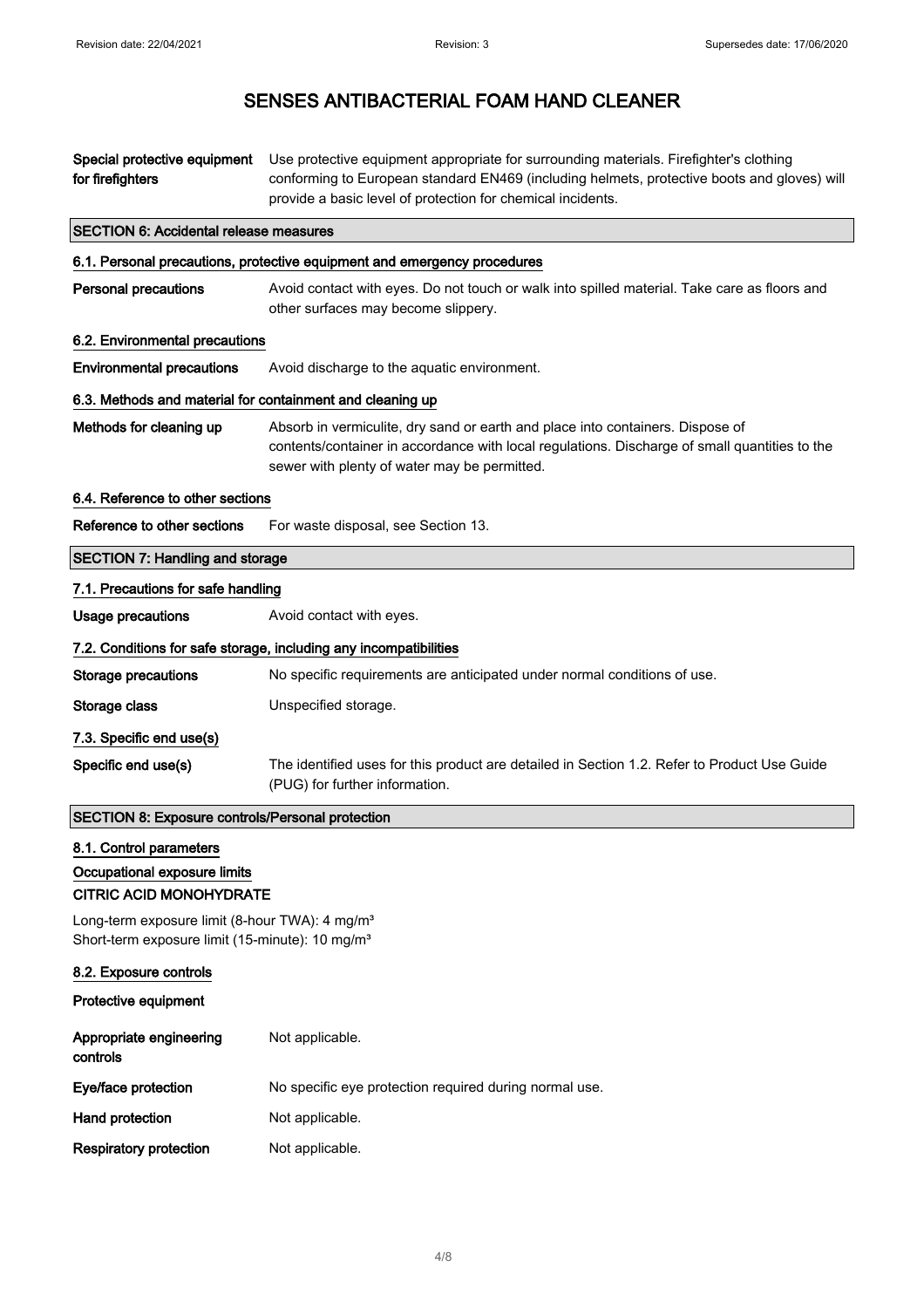|                                                            | <b>SECTION 9: Physical and chemical properties</b>                                                                  |  |  |
|------------------------------------------------------------|---------------------------------------------------------------------------------------------------------------------|--|--|
| 9.1. Information on basic physical and chemical properties |                                                                                                                     |  |  |
| Appearance                                                 | Clear liquid.                                                                                                       |  |  |
| Colour                                                     | Colourless.                                                                                                         |  |  |
| Odour                                                      | Odourless.                                                                                                          |  |  |
| pH                                                         | pH (concentrated solution): 4 - 5                                                                                   |  |  |
| Initial boiling point and range                            | $100^{\circ}$ C                                                                                                     |  |  |
| Flash point                                                | Not applicable.                                                                                                     |  |  |
| <b>Relative density</b>                                    | $\sim$ 1.012 @ 20°C                                                                                                 |  |  |
| Solubility(ies)                                            | Soluble in water.                                                                                                   |  |  |
| Auto-ignition temperature                                  | Not applicable.                                                                                                     |  |  |
| <b>Decomposition Temperature</b>                           | Not determined.                                                                                                     |  |  |
| <b>Viscosity</b>                                           | Non-viscous.                                                                                                        |  |  |
| <b>Explosive properties</b>                                | Not applicable.                                                                                                     |  |  |
| <b>Oxidising properties</b>                                | Does not meet the criteria for classification as oxidising.                                                         |  |  |
| 9.2. Other information                                     |                                                                                                                     |  |  |
| Refractive index                                           | $7 - 9$                                                                                                             |  |  |
| Volatile organic compound                                  | This product contains a maximum VOC content of <0.1 %.                                                              |  |  |
| <b>SECTION 10: Stability and reactivity</b>                |                                                                                                                     |  |  |
| 10.1. Reactivity                                           |                                                                                                                     |  |  |
| Reactivity                                                 | There are no known reactivity hazards associated with this product.                                                 |  |  |
| 10.2. Chemical stability                                   |                                                                                                                     |  |  |
| <b>Stability</b>                                           | Stable at normal ambient temperatures and when used as recommended.                                                 |  |  |
| 10.3. Possibility of hazardous reactions                   |                                                                                                                     |  |  |
| Possibility of hazardous<br>reactions                      | Under normal conditions of storage and use, no hazardous reactions will occur.                                      |  |  |
| 10.4. Conditions to avoid                                  |                                                                                                                     |  |  |
| <b>Conditions to avoid</b>                                 | There are no known conditions that are likely to result in a hazardous situation.                                   |  |  |
| 10.5. Incompatible materials                               |                                                                                                                     |  |  |
| <b>Materials to avoid</b>                                  | No specific material or group of materials is likely to react with the product to produce a<br>hazardous situation. |  |  |
| 10.6. Hazardous decomposition products                     |                                                                                                                     |  |  |
| Hazardous decomposition<br>products                        | Does not decompose when used and stored as recommended.                                                             |  |  |
| <b>SECTION 11: Toxicological information</b>               |                                                                                                                     |  |  |
| 11.1. Information on toxicological effects                 |                                                                                                                     |  |  |

Toxicological effects Information given is based on data of the components and of similar products.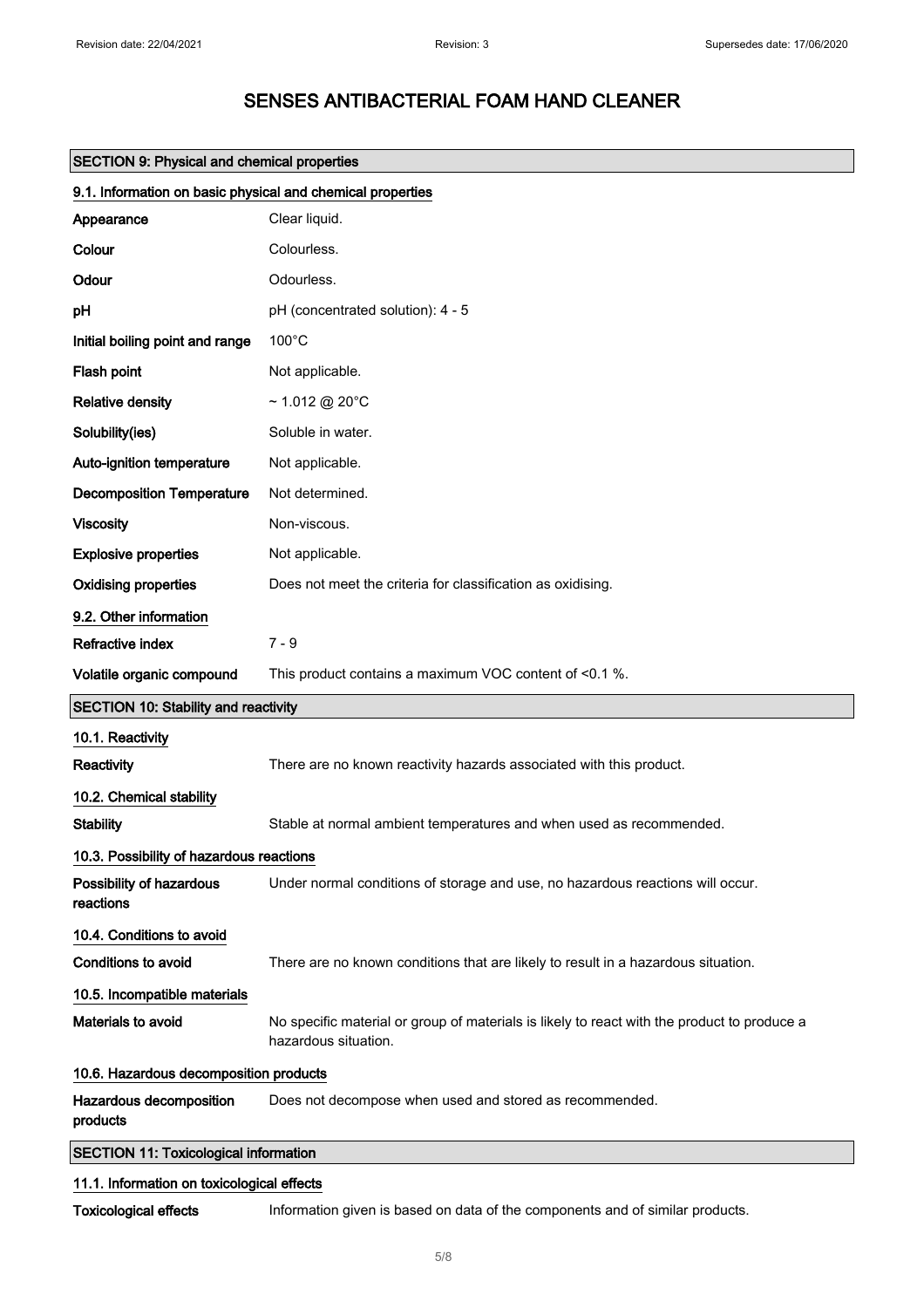| Serious eye damage/irritation                           |                                                                                                                                                   |
|---------------------------------------------------------|---------------------------------------------------------------------------------------------------------------------------------------------------|
| Serious eye damage/irritation                           | Causes serious eye damage.                                                                                                                        |
|                                                         |                                                                                                                                                   |
| <b>General information</b>                              | The product is not believed to present a hazard due to its physical nature.                                                                       |
| Ingestion                                               | May cause discomfort.                                                                                                                             |
| Skin contact                                            | Skin irritation should not occur when used as recommended. May cause skin sensitisation or<br>allergic reactions in sensitive individuals.        |
| <b>Medical considerations</b>                           | Pre-existing eye problems.                                                                                                                        |
| <b>SECTION 12: Ecological information</b>               |                                                                                                                                                   |
| Ecotoxicity                                             | The product contains a substance which is toxic to aquatic organisms and which may cause<br>long-term adverse effects in the aquatic environment. |
| 12.1. Toxicity                                          |                                                                                                                                                   |
| <b>Toxicity</b>                                         | The product is not believed to present a hazard due to its physical nature.                                                                       |
| 12.2. Persistence and degradability                     |                                                                                                                                                   |
| Persistence and degradability Moderately biodegradable. |                                                                                                                                                   |
| 12.3. Bioaccumulative potential                         |                                                                                                                                                   |
| <b>Bioaccumulative potential</b>                        | The product is not bioaccumulating.                                                                                                               |
| 12.4. Mobility in soil                                  |                                                                                                                                                   |
| <b>Mobility</b>                                         | The product contains substances which are water-soluble and may spread in water systems.                                                          |
| 12.5. Results of PBT and vPvB assessment                |                                                                                                                                                   |
| <b>Results of PBT and vPvB</b><br>assessment            | This substance is not classified as PBT or vPvB according to current EU criteria.                                                                 |
| 12.6. Other adverse effects                             |                                                                                                                                                   |
| Other adverse effects                                   | None known.                                                                                                                                       |
| <b>SECTION 13: Disposal considerations</b>              |                                                                                                                                                   |
| 13.1. Waste treatment methods                           |                                                                                                                                                   |
| <b>General information</b>                              | Dispose of surplus products and those that cannot be recycled via a licensed waste disposal<br>contractor.                                        |
| <b>Disposal methods</b>                                 | The product is designed and intended for disposal to public sewer after use.                                                                      |
| <b>SECTION 14: Transport information</b>                |                                                                                                                                                   |
| General                                                 | The product is not covered by international regulations on the transport of dangerous goods<br>(IMDG, IATA, ADR/RID).                             |
| 14.1. UN number                                         |                                                                                                                                                   |
| Not applicable.                                         |                                                                                                                                                   |
| 14.2. UN proper shipping name                           |                                                                                                                                                   |
| Not applicable.                                         |                                                                                                                                                   |
|                                                         |                                                                                                                                                   |

### 14.3. Transport hazard class(es)

No transport warning sign required.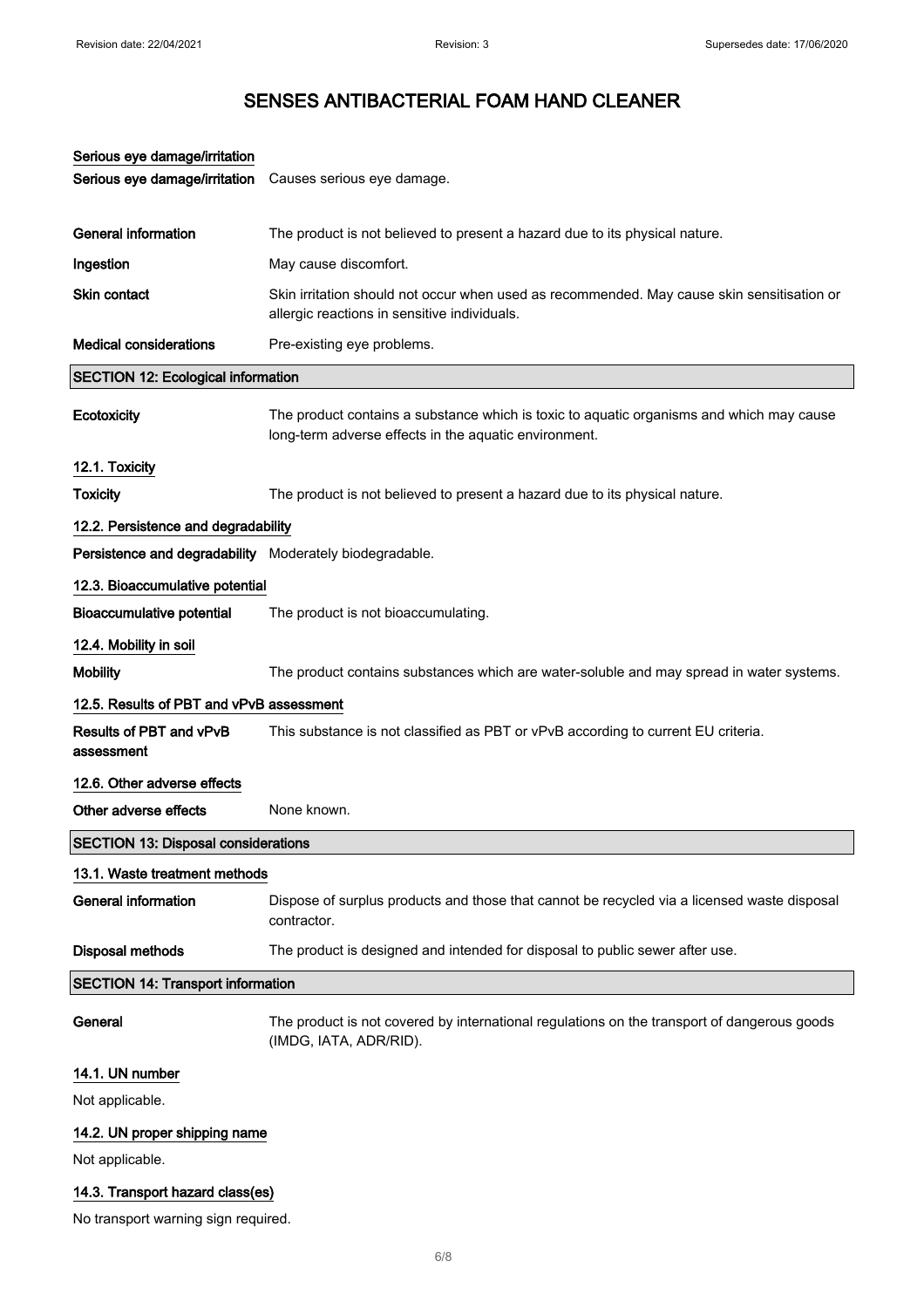#### 14.4. Packing group

Not applicable.

#### 14.5. Environmental hazards

Environmentally hazardous substance/marine pollutant No.

#### 14.6. Special precautions for user

Not applicable.

#### 14.7. Transport in bulk according to Annex II of MARPOL and the IBC Code

**Transport in bulk according to** Not applicable. Annex II of MARPOL 73/78 and the IBC Code

#### SECTION 15: Regulatory information

#### 15.1. Safety, health and environmental regulations/legislation specific for the substance or mixture

| <b>EU</b> legislation | Regulation (EC) No 1907/2006 of the European Parliament and of the Council of 18<br>December 2006 concerning the Registration, Evaluation, Authorisation and Restriction of<br>Chemicals (REACH) (as amended).<br>Regulation (EU) No 528/2012 of the European Parliament and of the Council of 22 May 2012<br>concerning the making available on the market and use of biocidal products (as amended).<br>Regulation (EC) No 1272/2008 of the European Parliament and of the Council of 16<br>December 2008 on classification, labelling and packaging of substances and mixtures (as<br>amended).<br>Commission Directive 2000/39/EC of 8 June 2000 establishing a first list of indicative<br>occupational exposure limit values in implementation of Council Directive 98/24/EC on the<br>protection of the health and safety of workers from the risks related to chemical agents at |
|-----------------------|------------------------------------------------------------------------------------------------------------------------------------------------------------------------------------------------------------------------------------------------------------------------------------------------------------------------------------------------------------------------------------------------------------------------------------------------------------------------------------------------------------------------------------------------------------------------------------------------------------------------------------------------------------------------------------------------------------------------------------------------------------------------------------------------------------------------------------------------------------------------------------------|
|                       | work (as amended).                                                                                                                                                                                                                                                                                                                                                                                                                                                                                                                                                                                                                                                                                                                                                                                                                                                                       |
| Guidance              | EH40/2005 Workplace exposure limits<br>Containing the list of workplace exposure limits for use with the Control of Substances<br>Hazardous to Health Regulations 2002 (as amended)<br><b>Health and Safety Executive</b>                                                                                                                                                                                                                                                                                                                                                                                                                                                                                                                                                                                                                                                                |

#### 15.2. Chemical safety assessment

A chemical safety assessment has been carried out.

#### SECTION 16: Other information

| <b>Issued by</b>     | <b>Regulatory Chemist</b> |
|----------------------|---------------------------|
| <b>Revision date</b> | 22/04/2021                |
| <b>Revision</b>      | 3                         |
| Supersedes date      | 17/06/2020                |
| <b>SDS number</b>    | 21214                     |